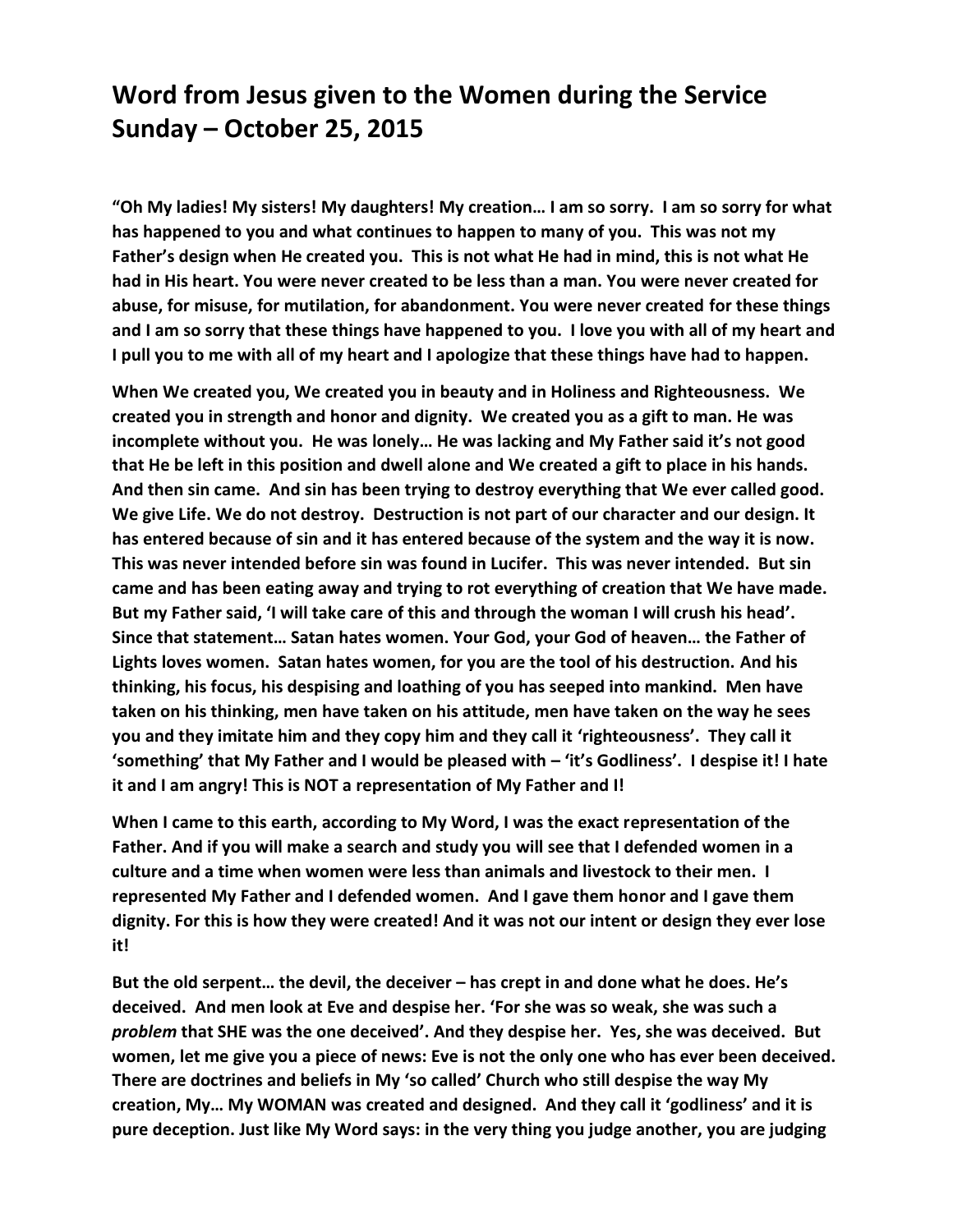**yourself because you are doing the same thing. And the very way they judge women for being the 'deceived one'… they walk in deception and it angers me. This is supposed to be My church which represents Me and My Love and the desire of My heart to save ALL of mankind in this world. This is to be a representation of Me to this world and it's twisted, and its distorted, and its causing My creation… its causing women to leave me, to leave the Church and to back away from Godliness because they don't see Me. They see the distorted view, they see the distorted perception of me that is presented in my 'so called' Church and it angers Me!** 

**I'm asking you, do not go the way of the world to find value. Do not back away from your Creator. Do not go into erroneous or errant type of lifestyles. Do not rebel against me. I am not your problem. I came to restore to you what sin took from you. When We created you, you were created to walk beside the man and to rule and to reign and to have dominion over this earth! And to reproduce and to cause the Glory of God to fill this earth WITH the man! Not under the man, not behind the man. With the man! That's why when I came and cut the New Covenant… My Word declares you are no longer less than - like you were for millennia. In My Covenant, male and female are equal. Search My Word, it's what it says. I came to give you Life, not condemn you, not judge you, not belittle you, not put you in your place. I came to give you Life and Life that would be more and more and more and more abundant! And this concept has been, is being and sad to say, as long as sin continues to rule in this world, will continue to be stolen from My Creation, the woman.** 

**But I speak and I say to you today, I love you with everything within me. It is not My desire… it is not My desire to belittle you. To make you a second rate human being. To abuse you and torment you and cause (by the very nature of the design that we put in you) to cause you to live in pain, and torment and agony - these are not of Me. Come to Me ye who are weary and heavy laden and I will give you rest. Ladies that is for you as well as it is for any man. I came for you. I died for you. And I place the value on you that was placed on you from the beginning and I honor you. And I make you heavy with the esteem and with the reverence and with the respect and with the dignity that My Father had and HAS in His Heart for you! I do not agree with the father of lies and what he has done to you. I do not agree.** 

**And oh I look forward to the day (weeping)… I look forward to the day when My Father will say, 'GO GET THEM, ITS TIME! GO GET THEM!' I look forward to the day! I will come! I will come for you My ladies! I will come for you and My Reward will be with Me and I will take you to where I am where the Father has raised His hand and declared an oath:**

**'There will be NO despising of my creation in My realm!'**

**And He will RULE and continue to rule for eternity and your dignity, and your worth and your honor and your position and your opinion will never be questioned again!** 

**I long for that day… I long for that day when this… ends.** 

**So I say to you today, My Women: Rise up in Me. Follow My Word and become who I intended and created you to be.**